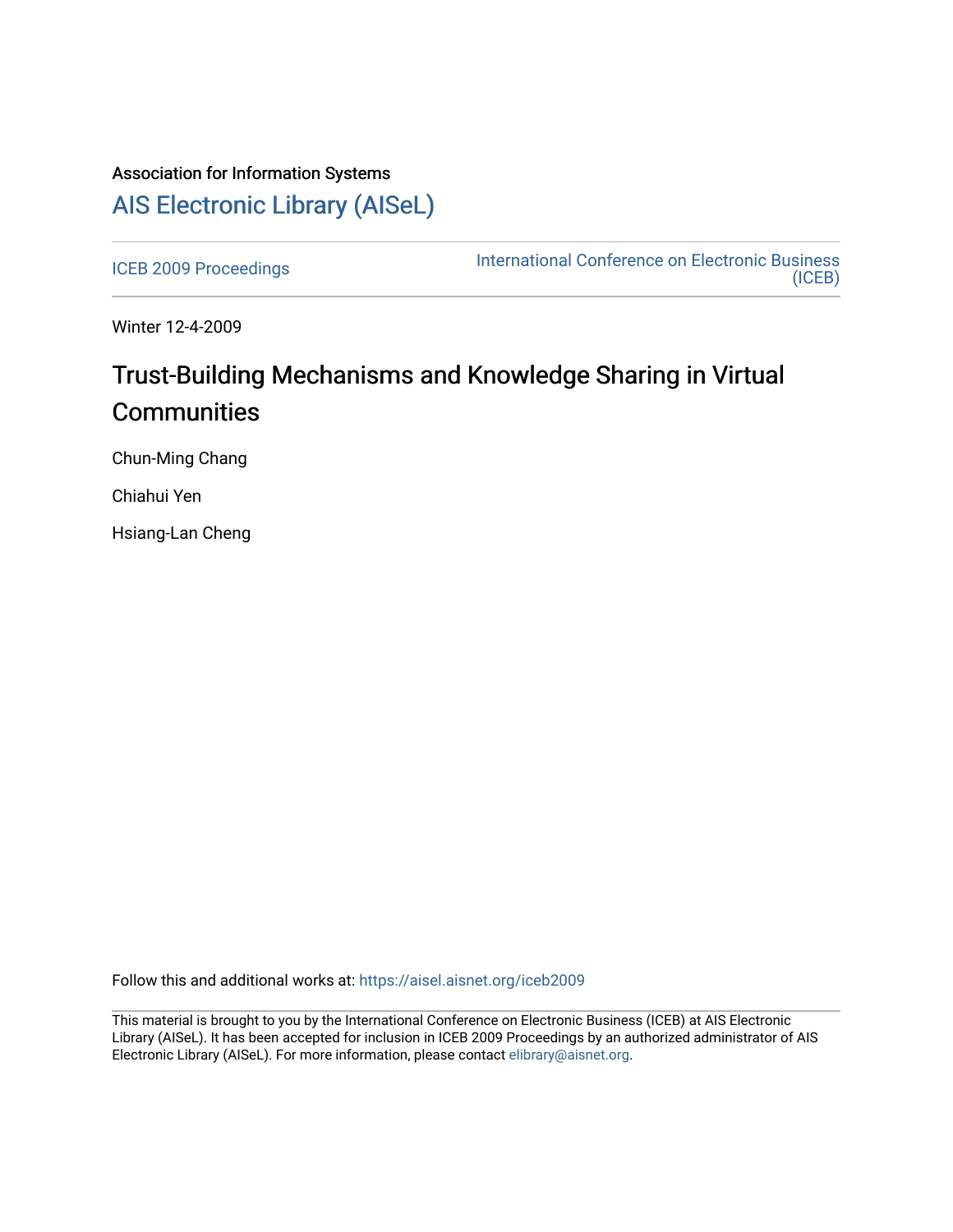# **TRUST-BUILDING MECHANISMS AND KNOWLEDGE SHARING IN VIRTUAL COMMUNITIES**

Chun-Ming Chang<sup>1</sup>, Chia-Hui Yen<sup>2</sup> and Hsiang-Lan Cheng<sup>3</sup> <sup>1</sup> Department of Tourism Information, Aletheia University, Taiwan  $2$  Department and Graduate Program in International Business, Ming Chuan University, Taiwan

<sup>3</sup> National Kaohsiung First University of Science and Technology, Taiwan

# $\frac{1}{2}$ cmchang@mail.au.edu.tw;  $\frac{2}{2}$ chyen@mail.mcu.edu.tw;  $\frac{3}{2}$ purelady@ccms.nkfust.edu.tw

#### **Abstract**

Although trust has received much intention in the virtual communities (VCs) literature, few studies have been conducted to examine how trust develops in VCs. Drawing from prior literature on trust and knowledge sharing, a research model for understanding the antecedents of trust and the role of trust in VCs is presented. Data was collected from 324 members of a technical virtual community to test the model. The results help in identifying how the factors fall into three trust-building mechanisms build trust in the context VCs. The study discusses the theoretical and managerial implications of this study and proposes several future research directions.

**Keywords:** Virtual Communities, Knowledge Sharing, Trust, Trust-Building Mechanisms

### **Introduction**

Supported by information technologies, virtual communities (VCs) provide an attractive place for individuals to exchange knowledge with others [40]. Previous literature suggests that success of VCs requires that their members be willing to share their knowledge with other members [8]. However, contributing knowledge in VCs seems difficult [47]. Some researchers argue that contributing knowledge to VCs could cause knowledge contributors to loss their benefits derived from knowledge [47]. Others posit that the rationale action for members in VCs is to use knowledge regardless of its provision [46]. In fact, more than  $90\%$  of members in VCs are regarded as lurkersindividuals who visit VCs on a regular basis but not posting frequently [41]. Thus, it is important to understand what encourages members to contribute their knowledge and makes VCs more vibrant [8][40].

Previous literature indicates that trust, an implicit set of beliefs that the other party will behave in a dependent manner and will not take advantage of the situation [14], plays an important role in helping members overcome the problems regarding motivation to share knowledge [40]. The trust perspective has been increasingly adopted in recent study [8] [19] [40] [41], yet little research has been conducted to understand what promotes trust in VCs.

This study seeks to examine the factors leading to trust development and the importance of trust to knowledge sharing in the context of VCs. An empirical investigation is conducted using a research model of trust antecedents, trusting beliefs, knowledge sharing intention and actual knowledge sharing behavior. Seven antecedents of trust derived from three trust-building mechanisms (calculus-based mechanism, relationship-based mechanism and system-based mechanism) are assessed as well, including knowledge growth, perceived responsiveness, social interaction ties, shared vision, system quality, service quality and knowledge quality. The model is tested with data collected from members of a technical virtual community in Taiwan. The results of this study shed light upon the importance of trust-building mechanisms in the context of VCs. The findings may help both academics and practitioners gain insights into how to stimulate knowledge sharing in VCs.

## **Theoretical Background**

**The Importance of Trust in VCs**<br>
Recent advances in inf Recent advances in information and communication technologies have enabled many people to participate in VCs [4] [19]. In the VCs, people can discuss a common hobby and share personal experience and opinion with others [40]. People can get knowledge from and give knowledge to other people as well [40]. More specially, people come to VCs to find emotional support, instrumental aid and encouragement [41]. Building upon Ridings et al. [40] and Wasko and Faraj [47], we define VCs as the self-organizing and open activity systems in which a group of people with common interests and practices can communicate with others regularly in an organized way over the Internet through a common location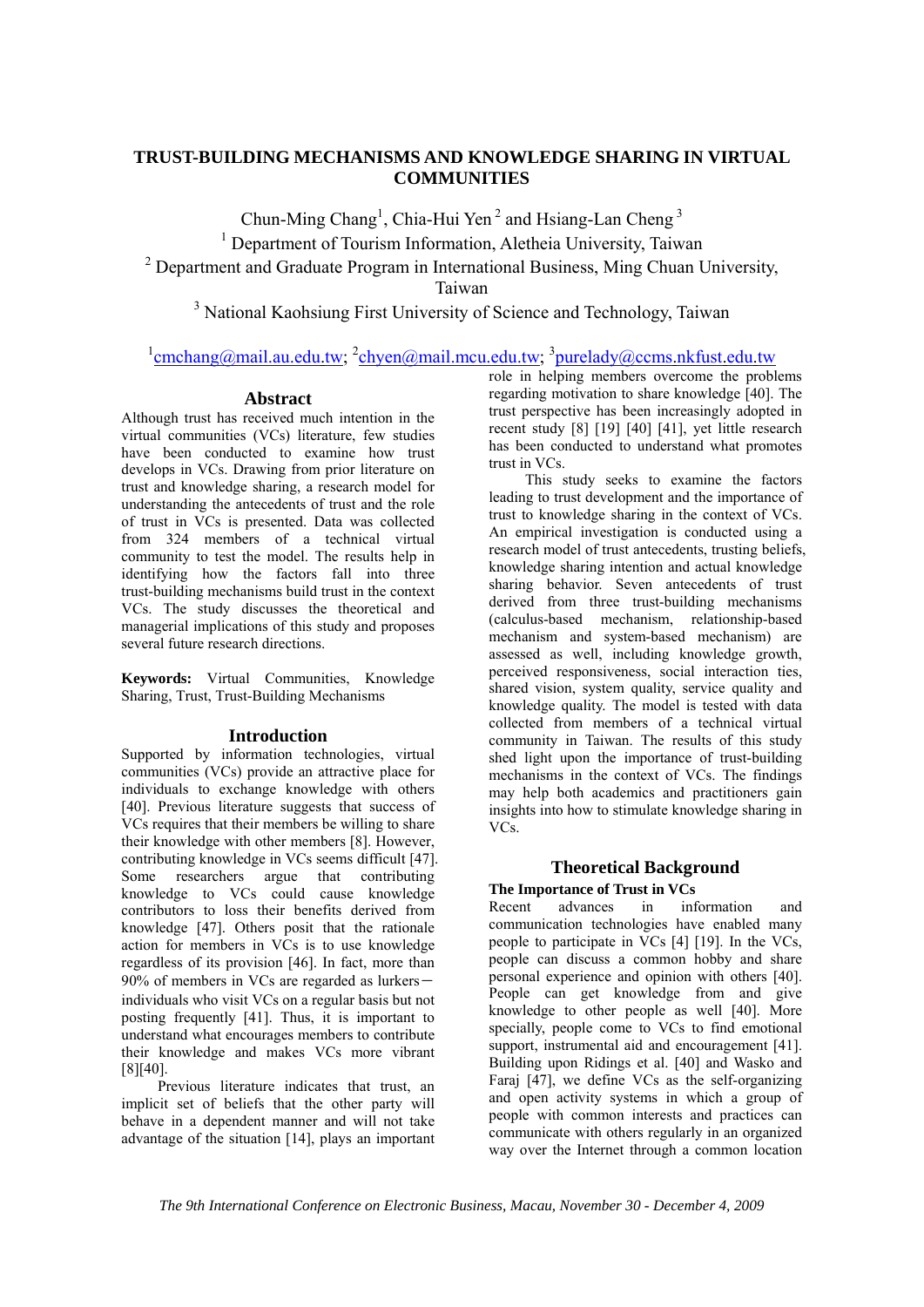or mechanism.

Many researchers agree that a major factor motivating individuals to participate in VCs is to access knowledge [40] [46], indicating that knowledge is an important factor in the success of the VCs [41]. However, knowledge resides within members' mind [46] and people generally think their knowledge is valuable and important [19] [47]. Hoarding knowledge becomes a natural human tendency [10]. It is then importance to understand what drives knowledge sharing in VCs.

Following Ridings et al. [40], this study suggests that trust is an critical factor determining voluntary cooperation among strangers in VCs. Trust refers to "the willingness of a party to be vulnerable to the actions of another party based on the expectation that the other will perform a particular action important to the trustor, irrespective of the ability to monitor or control that other party" ([30], p. 712). Trust is also seen as a set of beliefs dealing with ability, integrity and benevolence [30] [40]. Trust, in essence, is an individual's subjective belief about other people will perform expected behaviors [38] and will not act opportunistically by taking advantage of the situation [38]. Trust has been seen as an important factor governing exchange relationship involving vulnerability and uncertainty [38].

It is well established that trust is crucial in social interactions [16] [19], especially in a cyber environment in which social cues are notably missing [16] [42] and when an organization does not have explicit norms to provide sufficient guarantees that others will behave as they are expected to [40]. One of the reasons that trust is so central is that it reduces social complexity by ruling out undesired, yet possible, future behavior of others and thus increase one's belief that expected benefits through interactions can be fulfilled [16]. In this study, we believe that trust is especially important in the case of VCs, because the interactions between members in VCs are carried out in cyberspaces and there are no workable norms to rule knowledge sharing behavior as well. Some researchers agree that trust is a key facilitator of collective action in VCs [40] [47].

Empirical evidence provided by past research has explained the central role of trust in VCs. For example, Chiu et al. [8] indicate that trust is associated with quality of knowledge sharing. Hsu et al. [19] find that trust will evolves over time and influences knowledge sharing positively. Ridings et al. [40] postulate that trust affects an individual's desire to share and access knowledge. The study of Ridings et al. [41] report that the trust is significantly linked to the motivation to participate in the conversation.

While numerous studies have provided

empirical evidence linking the relationship between trust and knowledge sharing, little study has been undertaken to explain what may facilitate trust. This study considers that it is important to understand what may build trust and how trust can be maintained [22] [40], because trust seems to be fragile in the virtual setting [21] [22]. Based on above arguments, this study aims to introduce trust-building mechanism to explore the antecedent factors of trust in the context of VCs.

#### **Trust-Building Mechanisms in VCs**

Researchers have suggested that there are four mechanisms that can build trust, including calculation-based mechanism, process-based mechanism, characteristic-based mechanism and institution-based mechanism [1] [3] [13] [23]. The calculation-based mechanism stresses that trust is based on one's subjective assessment of the costs and benefits derived from creating and sustaining a relationship [3]. Trust will emerge when one believes that other party will perform action that is beneficial to him/her [43]. In the setting of VCs, Hsu et al. [19] suggest that decreased costs and increased benefits in time and knowledge build members' trust. Accordingly, calculation-based mechanism should arguably apply in the case of VCs.

Process-based mechanism posits that trust grows primarily over repeated interactions [1] [3]. The repeated interactions in turn increase understanding of what, why and when others do what they should do. This may provide a framework to predict other's future actions and help people build their trust [15]. The characteristic-based mechanism stresses that trust could be driven by the similarity between people [15] [27]. That is, trust is created because similarity enables people to create a felling of shared ethical and moral habits that allows people to believe that others' behaviors are appropriate and ethically [13]. In fact, the arguments of process-based mechanism and characteristic-based mechanism are similar to the key assertion of social capital theory literature, which suggests that frequent social interaction and shared vision promote trust [45]. Some researchers have addressed the importance of social capital in VCs [8] [47]. Consequently, this study integrates the two trust-building mechanisms and proposes the term "relationship-based mechanism" to capture the link between social relations and trust.

The institution-based mechanism states that an institutional structures and norms within an organization provide a sense of security that may encourage one's confidence in other party's trustworthy behavior and goodwill [1] [4] [36]. Similarly, previous research indicates that institutional factors such as guarantees, safety nets,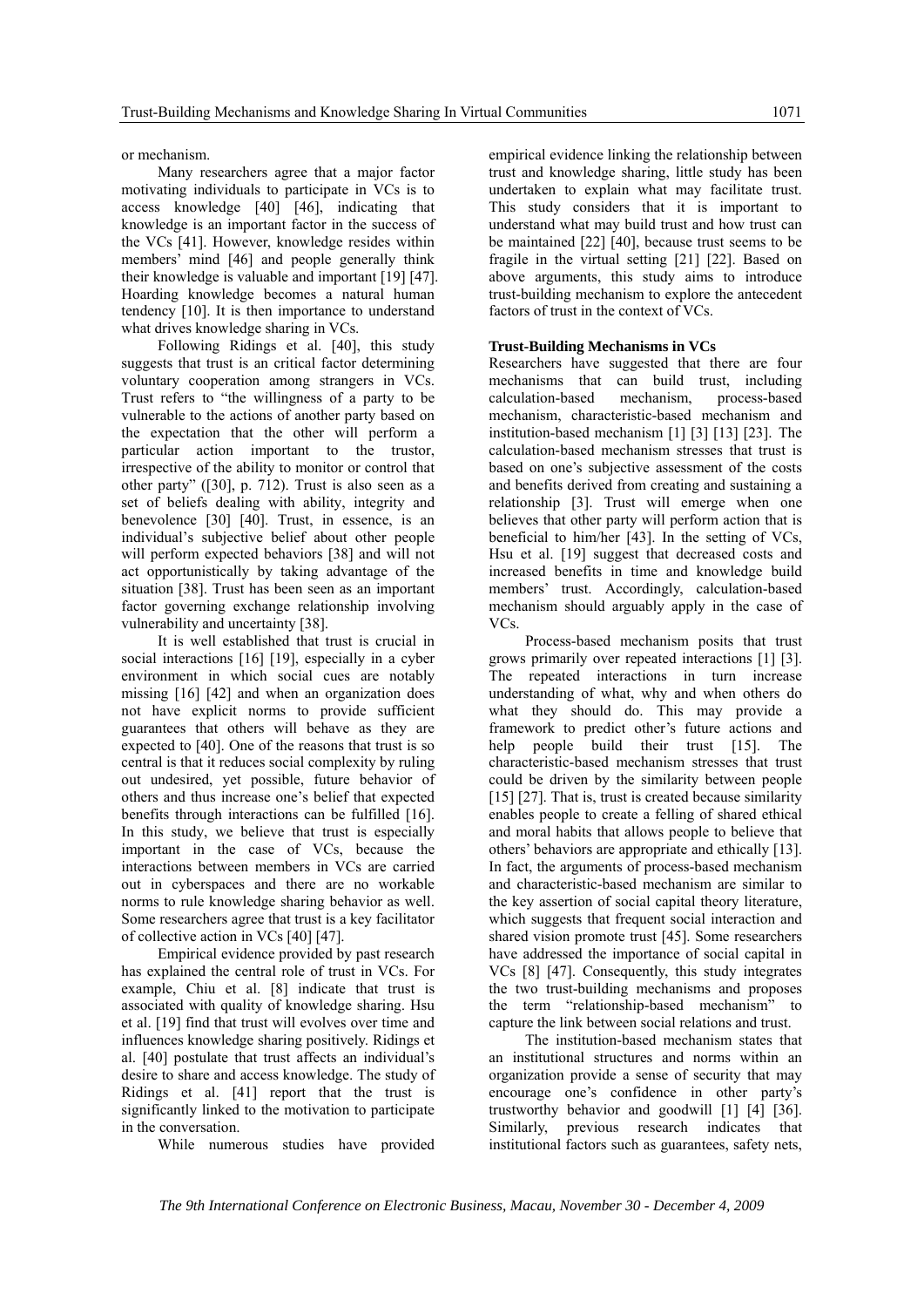revaluation, and legal resource provide essential supports for trust development [43]. Some researchers, on the other hand, describe that trust in an organization may arise due to sound privacy and technological mechanisms [19] [39]. As noted above, VCs are cyberspaces supported by information technologies and there are not explicit regulations, external guarantors and legal laws to rule members' behavior [47]. In the study, we argue that trust in VCs may emerge because of technical infrastructure rather than norms. As such, we propose the term "system-base mechanism" to capture the subset of institution-based mechanism and suggest that members' trust may arise due to the adherence to the technical competence, system reliability, protective mechanism, and managerial policies and procedure. Such standpoint is in line with Ratnasingam [39].

#### **Research Model and Hypothesis**

Figure 1 portrays the research model of this study. In the model, trust is positioned as mediated variables which are affected by factors belong to three types of trust-building mechanisms (calculus-based relationship-based mechanism, and system-based mechanism). Then trust is proposed to have positive impact on knowledge sharing intention, in turn, leads to an increase in actual knowledge sharing behavior (quantity of knowledge haring and quality of knowledge sharing). Each construct and hypotheses are discussed in the rest of this section.

#### **Knowledge Sharing Intention and Knowledge Sharing Behavior**

The research done in the framework of TRA, TPB, and TAM has shown that behavioral intention is a strong predictor of actual behavior [18]. For instance, Hsu and Chiu [18] find that a user's behavioral intention to use e-service is a significant determinant of his/her actual use of e-service. Similarly, Wu and Chen [48] indicate that a user's WAP service use intention has positive influence on actual use of service. Therefore,

*H1a. Members' intention to share knowledge is positively associated with quantity of knowledge sharing.* 

*H1b. Members' intention to share knowledge is positively associated with quality of knowledge sharing.*

#### **Trust in VCs and Knowledge Sharing Intention**

Trust is the one's belief that other party will not act opportunistically by taking advantage of situation [15] and will behave in dependable and social appropriate manner [38]. Trust has been recognized as a central aspect in interpersonal relationships

[14]. Some researchers indicate that people are more likely to help others they trust [5]. Others note that people are more willing to take part in joint activities such as knowledge sharing if trust exists in the environment they are in [40] [45]. Ridings et al. [40] have provided empirical evidence suggesting that trust has positive influence on one's desire to share knowledge. Therefore,

*H2. Members' trust in VCs is positively associated with their intention to share knowledge.*

#### **Knowledge Growth and Trust in VCs**

Past research suggests that members in VCs may increase their expertise by learning others' experience and skills [6] [46]. Knowledge growth is thus treated as the benefits of gaining expertise from participating VCs [6]. From the view of calculation mechanism, trust can be created when benefits arising from using knowledge shared by others. Moreover, perceived knowledge growth implies that members in VCs have the skill, expertise and willingness to contribute useful knowledge, thereby creating one's belief in others' credibility and benevolence. Based on above discussion, this study may reasonably assume that perceived knowledge growth may lead to the development of trust positively.

*H3. Member's perception of knowledge growth is positively associated with trust in VCs.*

#### **Perceived Responsiveness and Trust in VCs**

The existing of VCs depends on members' postings and responsiveness [40]. Generally, members often expect some type of response from others [40] [46]. The responsiveness from others has been viewed as a type of benefit motivating people to participate in<br>VCs [40]. From the perspective of VCs [40]. From the perspective of calculation-based mechanism, members can build their trust toward VCs when they receive responsiveness from others. Ridings et al. [40] suggest that trust will not develop if an individual posts a message and there are no responses [40]. Their study has provided empirical evidence to support the link between perceived responsiveness and trust as well. Therefore,

*H4 Perceived responsiveness is positively associated with trust in VCs.* 

#### **Social Interaction Ties and Trust in VCs**

Prior literature states that trust is the product of repeated social interactions [40] [43] [45]. The assertion of social capital theory posits that ongoing social interactions strengthen network density and closure and thus promote trust [31]. Tsai and Ghoshal [45] further note that frequent interactions allow individuals to know one another and create a common opinion, thereby are more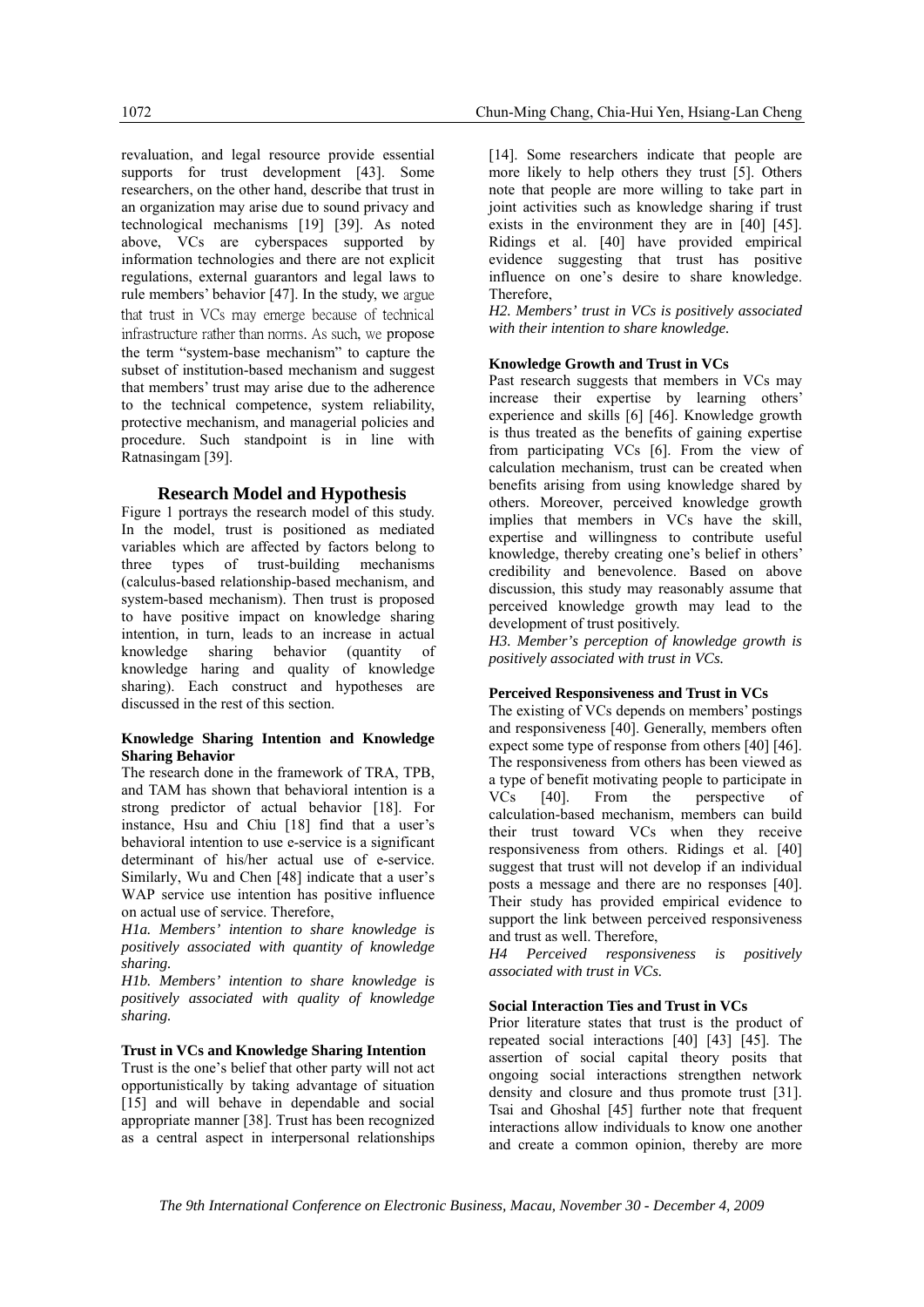likely to perceive others as trustworthy. Ridings et al. [40] address that repeated interactions allow individuals to perceive others' reliability and dependability that are need for trust development. Based on above arguments, social interaction ties are believed to have positive impact on trust development. The study of Tsai and Ghoshal [45] provided empirical evidence to support the relationship between social interaction ties and trust.

*H5 Members' social interaction ties are positively associated with trust in VCs.*

#### **Shared Vision and Trust in VCs**

As noted by Tsai and Ghoshal [45], a shared vision embodies "the collective goals and aspiration of the members of an organization" (p. 467). The shared vision could be viewed as a bonding mechanism that may bring and keep members within an organization together [45]. In general, people with similar interests or attitudes may be more likely to build relationships with each other [29]. Trust will arise among individuals who think they share a common objective and value [24]. Gefen et al. [16] postulate that people may tend to believe and rely

on members of the group they identify and treat their behaviors in a favorable and acceptable manner. Empirical evidence supporting the link between a shared vision and trust has been provided by prior studies [16] [45].

*H6 Members' shared vision is positively associated with trust in VCs.*

#### **System Quality and Trust in VCs**

System quality refers to the desired characteristics of information systems, such as reliability [11], ease of use, stability [11] [25], and security [11] [32]. Several studies have shown that the system quality determines the development of trust [9] [39]. For instance, McKnight et al. [33] suggest that using information systems could result in the perception of system quality, which in turn forms the trusting beliefs. Corbitt et al. [9] report that the characteristics of information systems influence trust significantly. Thus, it is reasonable to assume that system quality may affect members' trust in VCs. Therefore,

*H7. System quality is positively associated with trust in VCs.*





Service quality can be defined as a global judgment or attitude relating to the superiority of service [35]. Service quality is concerned with the overall service or support delivered by VCs [11]. Some researchers suggest that service quality could be assessed by several constructs such as responsiveness, reliability, empathy, and assurance [35]. In this study, the focus of service quality is assurance, indicating that VCs provide some regulation procedures or policies to make their members believe that VCs are in proper order and

safe [32]. Researchers suggest that when a situation fells safe, one may believes that this situation possesses some kind of trustworthy attributes [32]. Based on above discussion, this study may reasonably propose that service quality is related to trust. Therefore,

*H8. Service quality is positively associated with trust in VCs.*

#### **Knowledge Quality and Trust in VCs**

Knowledge quality refers to quality of VCs' knowledge, such as relevance, timeless, comprehensibility and completeness [25]. Previous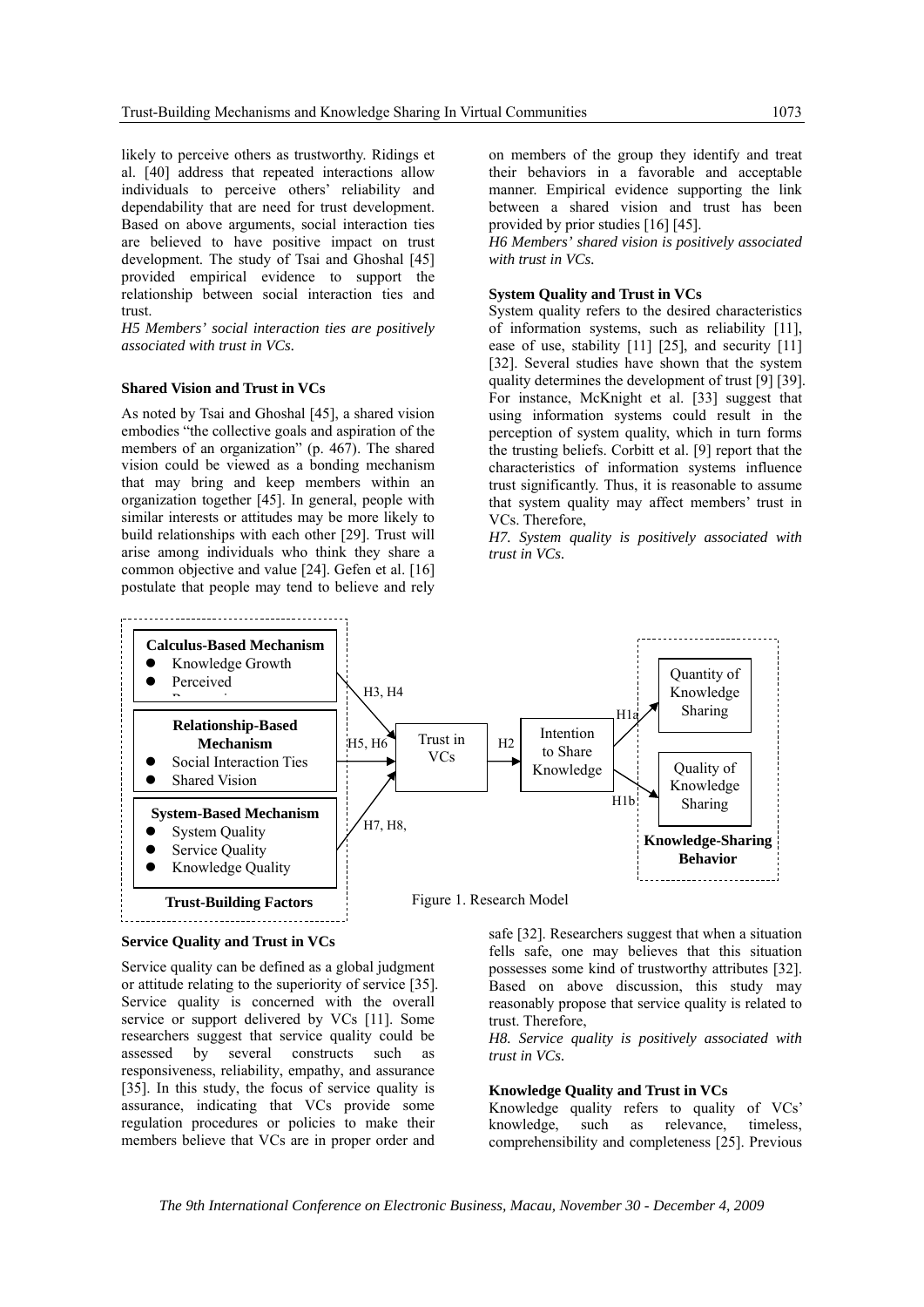literature indicates that if people perceive that knowledge quality is of high quality, they are more likely to have high trust beliefs as to Web site [26]. In contrast, if members feel suspicious about the knowledge quality, they may doubt the ability of VCs and tend to distrust the knowledge they are unfamiliar [28]. The study of Song and Zahedi [44] and Liao et al. [26] provide empirical evidence to support the relationship between knowledge quality and trusting beliefs. Therefore,

*H9. Knowledge quality is positively associated with trust in VCs.*

#### **Research Methodology Measurement development**

Items in the questionnaire was developed by either adapting measures had been validated by prior literature, or by converting the definition of items developed based on the relevant theory and prior studies into questionnaire format [7]. A pretest of the questionnaire is performed using three experts in the IS area to assess logical consistencies, ease of understanding, question item sequence adequacy, and context fitness. Following the pretest, an online pilot test involving 20 master students who have been members of virtual communities was carried out to test the feasibility of this study. For all measures, a seven-point scale was used with anchors ranging from strongly disagree (1) to strongly agree (7). The questionnaire items are listed in Appendix A.

#### **Survey administration**

The research model was tested using data collected from members of BlueShop. BlueShop is selected because it is a well-known community dedicated to sharing knowledge about database, programming, IT security, and operation system and many other domains in Taiwan [8]. In order to target respondents, a banner with a hyperlink connecting to the Web survey was posted on the homepage of BlueShop. Thirty randomly selected respondents were offered an incentive in the form of gift certificate amounting to NT\$ 500 to increase the response rate. The returned questionnaires were initially screened for usability and reliability; 324 responses were found to be complete and valid for data analysis.

#### **Data Analysis and Results**

The model was tested using structural equation modeling (SEM) as implemented in LISREL. We began with assessing measurement model to ensure the reliability, convergent validity, and discriminant validity of the model. The reliability was examined using the composite reliability values. As shown in Table 1, the values of composite reliability ranged from 0.86 to 0.95, well

above the common acceptance level of 0.70 [17]. Previous literature stresses that convergent validity is adequate when factor loading higher than 0.7 and constructs have an average variance extracted (AVE) of at least 0.5 [12]. Table 1 also shows that all AVEs are greater than 0.5 and all items exhibited a factor loading higher than 0.7 on their respective constructs. The results suggest that convergent validity is acceptable. In addition, Table 2 shows that all the square roots of AVE values exceed the correlation between the construct and other constructs in the model, indicating the adequate discriminant validity of constructs in the model [12].

Once the measurement was adequate we tested the hypotheses by reviewing the parameters in the structural model. For models with good fit, the ratio of chi-square to the degree of freedom  $(\chi 2/d.f.)$  should be less than 5. The non-normed fit index (NNFI), and comparative fit index (CFI), should exceed 0.9. The commonly accepted value of root mean square error of approximation (RMSEA) should not exceed 0.08 [8]. For the current structural model,  $\chi$ 2/d.f. is 2.51 ( $\chi$ 2= 1202.69, df= 464), NNFI is 0.97, CFI is 0.98, and RMSEA is 0.07. The results demonstrate the model fit indices are within accepted thresholds.

Figure 2 illustrates the estimated coefficients and their significance in the structural model. Most paths are significant, except for those between social interaction ties and trust in VCs  $(\beta = 0.01)$ ,  $t=-0.12$ ), system quality and trust in VCs ( $\beta=-0.04$ ,  $t=-0.47$ ), and knowledge quality and trust in VCs  $(\beta=0.09, t=1.09)$ , meaning that hypotheses 5, 7, and 9 are not supported. As expected, intention to share knowledge is significantly associated with quantity of knowledge sharing ( $\beta$ = 0.48, t=9.01) and quality of knowledge sharing ( $β= 0.60$ ,  $t=10.3$ ), supporting hypotheses 1a and 1b. Trust in VCs exhibits a strong effect on intention to share knowledge  $(\beta=0.68, t=13.02)$  so that hypothesis 2 is supported. Furthermore, knowledge growth and perceived responsiveness have significant effects on trust in VCs (β= 0.16, 0.22; t=2.77; 3.71, respectively). The results support hypotheses 3 and 4. Finally, as expected, trust in VCs is predicted by share vision and service quality ( $β = 0.33, 0.29$ ; t=4.78, 2.94, respectively). Thus, hypotheses 6 and 8 are supported.

#### **Conclusions**

In this study, we propose a theoretical model to investigate what factors may affect a members' trust toward VCs, which in turn influences their knowledge sharing behavior in the context of VC. Using data collected from 324 members of a technical virtual community, we empirically demonstrate that trust in VCs is significantly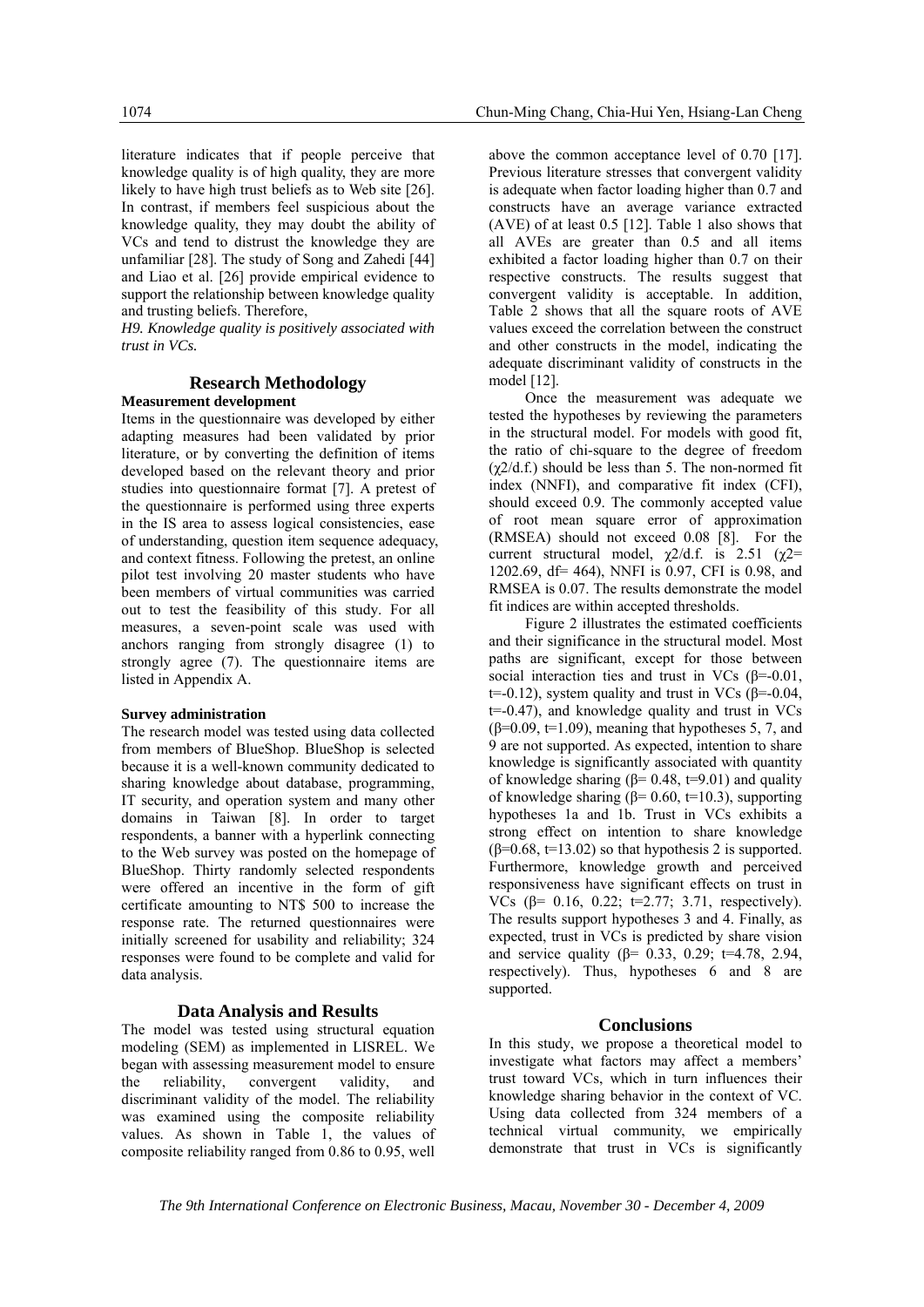related to knowledge sharing behavior. Trust in VCs, in turn, is affected by knowledge growth, perceived

Table 1 Summary of Measurement Scale

| Construct           | Factor                     | Composite   | Average   |
|---------------------|----------------------------|-------------|-----------|
|                     | Loading                    | Reliability | Variance  |
|                     |                            |             | Extracted |
| 1.Perceived         | PKG1=0.92                  | 0.92        | 0.79      |
| Knowledge           | PKG2=0.97                  |             |           |
| Growth              | PKG3=0.77                  |             |           |
| (PKG)               |                            |             |           |
| 2.Perceived         | $POR1=0.83$                | 0.89        | 0.74      |
| Responsive<br>ness  | $POR2=0.88$<br>POR3=0.86   |             |           |
| (POR)               |                            |             |           |
| 3. Social           | $ST1 = 0.86$               | 0.90        | 0.75      |
| Interaction         | SIT2=0.89                  |             |           |
| Ties (SIT)          | SIT3=0.84                  |             |           |
| 4.Shared            | $SV1=0.76$                 | 0.86        | 0.67      |
|                     | $SV2=0.87$                 |             |           |
| Vision              | $SV3=0.83$                 |             |           |
| (SV)                |                            |             |           |
| 5.System<br>Quality | $SYSQ1=0.72$<br>SYSQ2=0.93 | 0.88        | 0.69      |
| (SYSQ)              |                            |             |           |
| 6.Service           | $SVSQ1=0.81$               | 0.88        | 0.65      |
| Quality             | SVSQ2=0.85                 |             |           |
| (SVSQ)              | SVSQ3=0.76                 |             |           |
|                     |                            |             |           |
| 7.                  | $KO1=0.76$                 | 0.88        | 0.65      |
| Knowledge           | $KQ2=0.83$                 |             |           |
| Quality             | KQ3=0.89                   |             |           |
| (KQ)                | KQ4=0.75<br>TVC1=0.88      |             |           |
| 8. Trust in         | TVC2=0.87                  | 0.86        | 0.74      |
| VCs (TVC)           | TVC3=0.82                  |             |           |
|                     |                            |             |           |
| 9.Intention         | $SK1=0.97$<br>$SK2=0.94$   | 0.95        | 0.91      |
| to Share            |                            |             |           |
| Knowledge<br>(ISK)  |                            |             |           |
| 10.                 | $KSQN1=0.9$                | 0.94        | 0.85      |
| Quantity of         | 1                          |             |           |
|                     | KSQN2=0.9                  |             |           |
| knowledge           | 3                          |             |           |
| Sharing             | KSQN3=0.9                  |             |           |
| (KSQN)              | 2                          |             |           |
| 11.                 | $KSQA1=0.7$                | 0.90        | 0.63      |
| Quality of          | 5                          |             |           |
| Knowledge           | KSQA2=0.8<br>7             |             |           |
| Sharing<br>(KSQA)   | $KSQA3=0.8$                |             |           |
|                     | 6                          |             |           |
|                     | $KSQA4=0.8$                |             |           |
|                     | 7                          |             |           |
|                     |                            |             |           |

responsiveness, shared vision, and service quality. The results provide important implications for research and practice.

First, we have empirically expanded past studies on trust and VCs by proposing three trust-building mechanisms, such as calculus-based mechanism, relationship-based mechanism, and

system-based mechanism, that can apply to the context of VCs. The three mechanisms are important because they may advance our understanding of what and how the factors derived from these mechanisms build trust, which in turn leads to better knowledge sharing behavior. Second, the results of this study indicate that the influence of shared vision on the formation of trust is stronger than factors fall into system-based mechanism. However, prior study [36] argues that institution-based trust is the most important determinant of trust in the environment without prior interaction history. As a result, further study should employ longitudinal view to verify that whether the importance of institution-base mechanism may decline when the relationship among people develops as time. Third, the results report that social interaction ties do not have significant effect on trust in VCs. The result seems to provide additional support for the argument that social capital may not develop in the virtual setting because of the lack of shared history, interdependence, and co-presence [47]. Finally, the results show that an individual's intrinsic benefit (i.e., knowledge growth) and extrinsic benefit (i.e., perceived responsiveness) may affect the establishment of trust in VCs. According to the theory of motivation crowding effect [34], extrinsic motivation often undermines the effect of intrinsic motivation [20]. Hence, further study is needed to examine the interaction effect between intrinsic and extrinsic benefits on trust formation.

Table 2 Correlations of Latent Variables

|              |             | $1 \t2 \t3 \t4 \t5 \t6 \t7 \t8 \t9$                       |  |  |  | 10 | 11 |
|--------------|-------------|-----------------------------------------------------------|--|--|--|----|----|
| $\mathbf{1}$ | 0.89        |                                                           |  |  |  |    |    |
|              | 2 0.50 0.86 |                                                           |  |  |  |    |    |
|              |             | $3$ 0.23 0.40 0.86                                        |  |  |  |    |    |
|              |             | 4 0.57 0.60 0.37 0.82                                     |  |  |  |    |    |
|              |             | 5 0.37 0.36 0.24 0.36 0.83                                |  |  |  |    |    |
|              |             | 6 0.53 0.42 0.33 0.53 0.63 0.81                           |  |  |  |    |    |
|              |             | 7 0.62 0.48 0.36 0.56 0.61 0.69 0.81                      |  |  |  |    |    |
|              |             | 8 0.61 0.60 0.33 0.67 0.48 0.62 0.62 0.86                 |  |  |  |    |    |
|              |             | 9 0.62 0.51 0.40 0.56 0.27 0.51 0.50 0.56 0.96            |  |  |  |    |    |
|              |             | 10 0.27 0.33 0.61 0.24 0.29 0.33 0.38 0.28 0.45 0.97      |  |  |  |    |    |
|              |             | 11 0.54 0.45 0.35 0.47 0.42 0.57 0.59 0.59 0.54 0.49 0.79 |  |  |  |    |    |
|              |             |                                                           |  |  |  |    |    |

Legend: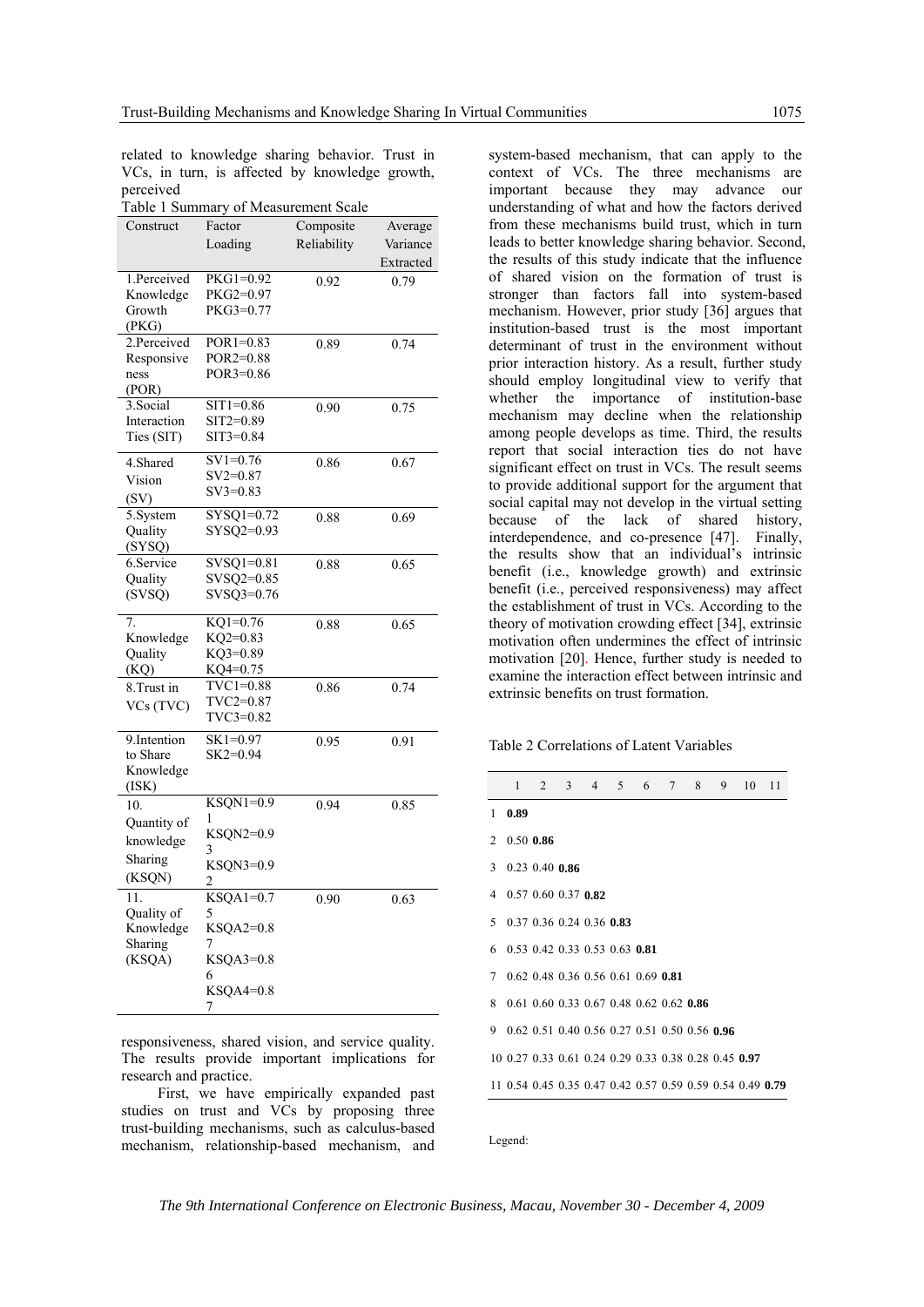

\*Diagonal elements (in bold) are the square root of the Average variance extracted.

This study also provides several interesting implications for practitioners who are interested in encouraging knowledge sharing within VCs. First, the results indicate that knowledge growth is a significant determinant of trust in VCs. This suggests that management of VCs should provide directions, such as yellow pages of knowledge possessors, to help members to locate people who possess knowledge they need [2]. Second, the results also report that perceived responsiveness has significant effect on trust in members of VCs. From the practice of human-machine interface design, management of VCs should improve VCs' online communication capability to provide some flexible and convenient tools for members to post and response questions easily. Third, the results also reveal that shared vision is positively associated with trust in members of VCs. Panteli and Sockalingam [37] posit that the interaction may enhance the development of shared values, goal and mutual understanding among people. Therefore, management of VCs should develop strategies or mechanisms that can facilitate the interaction among members. Finally, results of this study also report that service quality is an important motivator for nurturing members' trust. Thus, management of VCs should enhance members' perception of the benevolence of VCs. This may be done by disclosing information about the principles and guidelines of privacy protection and regulatory policies on the Web site.

Although the results of this study provide several interesting and useful findings, the resent

study still has some limitations. First, using members in a virtual community as subjects may limit the generalizability of the findings to other types of VCs, since knowledge sharing in global virtual communities may be different from the ones within organizations [8]. Further study is needed to examine the extent to which the findings of this study can be applicable in various types of VCs. Second, many researchers agree that trust is a dynamic phenomenon [19] [22] [37] that will change with time Therefore, an idea research design is that researchers should employ longitudinal perspective to validate the influence of trust development on individuals' knowledge sharing intention and behavior and identity what factors may impact the trust development over time. Finally, since the focus of this study is active participants and this study did not investigate members who had ceased to participate in VCs, and members who do not log onto the VCs, the results of this study may also suffer from self-selection bias, similar to Chiu et al. [8] and Wasko and Faraj [47],

In conclusion, this study develops and tests a theoretical model to examine the antecedents of trust using three distinct trust-building mechanisms in VCs. The results show that knowledge growth, perceived responsiveness, shared vision service quality may determine the development of trust in VCs. By providing empirical evidence regarding the significant influence of these factors on trust building, this study believes that the findings of this study have contributed to the development of a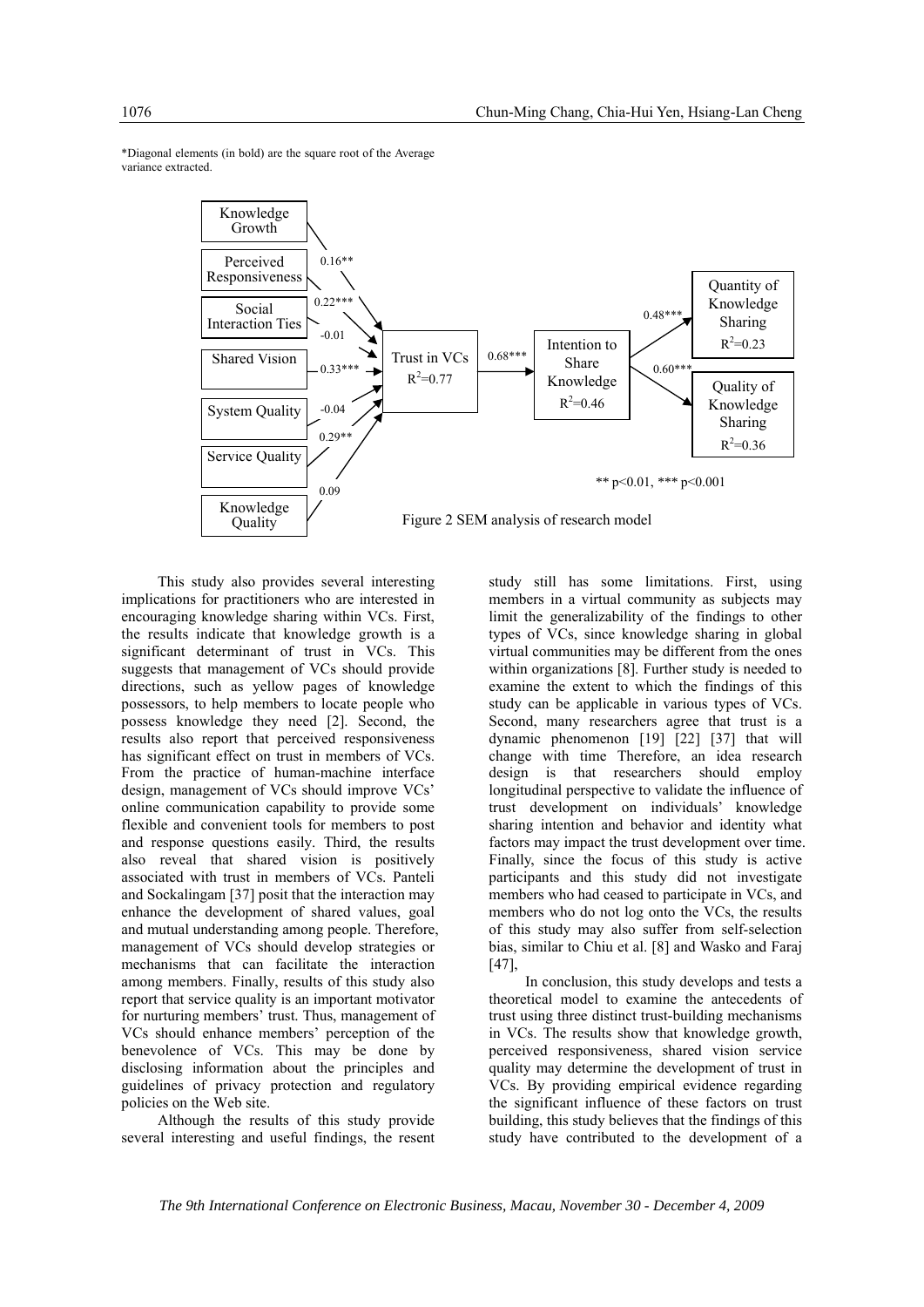richer understanding of what factors may create members' trusting beliefs in VCs. Given the importance of knowledge sharing in VCs, this study also hopes that the findings may offer useful implications to VCs practitioners.

#### **References**

- [1] Adler, P.S. Market, hierarchy and trust: The knowledge economy and the future of capitalism. *Organization Science*, 2001, 12(2), pp. 215-234.
- [2] Alavi, M, and Leidner, D.E. Review: Knowledge management and knowledge<br>management systems: Conceptual management systems: Conceptual foundations and research issues. *MIS Quarterly*, 2001, 25, 107-136.
- [3] Ba, S., and Pavlou P.A. Evidence of the effect of trust building technology in electronic markets : Price premiums and buyer behavior. *MIS Quarterly*, 2002, 26(3), pp. 243-268.
- [4] Bieber, M., Engelbart, D., Furuta, R., Heltz, S. R., Noll, J., Preece, J., Strhr, E. A., Turoff, M., and Valle, B. van de. Toward virtual community knowledge evolution. *Journal of Management Information Systems*, 2002, 18(4), pp. 11-35.
- [5] Blau, P.M. *Exchange and Power in Social Life*, Wiley, New York, 1964.
- [6] Bock G.W., Kankanhalli, A, and Sharma, S. Are norms enough? The role of collaborative norms in promoting organizational knowledge seeking. *European Journal of Information Systems*, 2006, 15, pp. 357–367.
- [7] Bock, G.W., Zmud, R.W., Kim, Y., and Lee, J. Behavioral intention formation knowledge sharing: Examining roles of extrinsic motivators, social-psychological forces, and organizational climate. *MIS Quarterly*, 2005, 29 (1), pp. 87-111.
- [8] Chiu, C.M., Hsu, M.H., and Wang, T.G. Understanding knowledge sharing in virtual communities: An integration of social capital and social cognitive theories. *Decision Support Systems*, 2006. 42, pp. 1872-1888.
- [9] Corbitt, B. Thanasankit, T., and Yi, H. Trust and ecommerce: a study of consumer perceptions. *Electronic Commerce and Research and Application*, 2003, 2, pp. 203-215.
- [10] Davenport, T.H., and Prusak, L. *Working Knowledge: How Organizations Manage What They Know*. Harvard Business School Press. Boston, 1998.
- [11] DeLone, W. H., and McLean, E. R. Measuring e-commerce success: Applying the DeLone & McLean information systems success model. *International Journal of*

*Electronic Commerce*, 2004, 9 (1), pp. 31-47.

- [12] Fornell, C., and Larcker, D.F. Evaluating structural equation models with unobservables and measurement error. *Journal of Marketing Research*, 1981, 18(1), pp. 39-50.
- [13] Gefen, D. What makes an ERP implementation relationship worthwhile: Linking trust mechanisms and ERP usefulness. *Journal of Management Information Systems*, 2004, 21 (1), pp. 263-288.
- [14] Gefen, D., Karahanna, E., and Straub, D. W. Trust and TAM in online shopping: an integrated model. *MIS Quarterly*, 2003, 27 (1), pp. 51-90.
- [15] Gefen, D., and Ridings, C.M. Implementation team responsiveness and user evaluation of customer relationship management: A quasi-experimental design study of social exchange theory. *Journal of Management Information Systems*, 2002, 19  $(1), 47-69.$
- [16] Gefen, D., Rose, G.M., Warkentin, M., and Pavlou, P.A. Ccultural diversity and trust in IT adoption: A comparison of potential e-voter in the USA and South Africa. *Journal of Global Information Management*, 2005, 13(1), pp. 54-78.
- [17] Gefen, D., Straub, D.W. & Boudreau, M.-C. Structural equation modeling and regression: Guidelines for research practice. *Communication of the Association for Information Systems*, 2000, 4, pp. 1-77.
- [18] Hsu, M.H., and Chiu, C.M. Internet self-efficacy and electronic service acceptance. *Decision Support Systems*, 2004, 38(3), pp. 369-381.
- [19] Hsu, M.H., Ju, L., Yen, C.H., and Chang, C.M. Knowledge sharing behavior in virtual communities: The relationship between trust, self-efficacy, and outcome expectations. Int. J. Human-Computer Studies, 2007, 65, pp. 153–169.
- [20] Huber, G.P. Transfer of knowledge in knowledge management systems: unexplored issues and suggested studies. *European Journal of Information Systems*, 2001, 10, pp. 72–79.
- [21] Jarvenpaa, S. L., and Leidner, D.E. Communication and trust in global virtual teams. *Organization Science*, 1999, 10 (6), pp. 791-815.
- [22] Kanawattanachai, P., and Yoo, Y. Dynamic nature of trust in virtual teams. *Journal of Strategic Information Systems*, 2002, 11(3-4), pp. 187-213.
- [23] Kim, H.W., Xu, Y., and Koh, J. A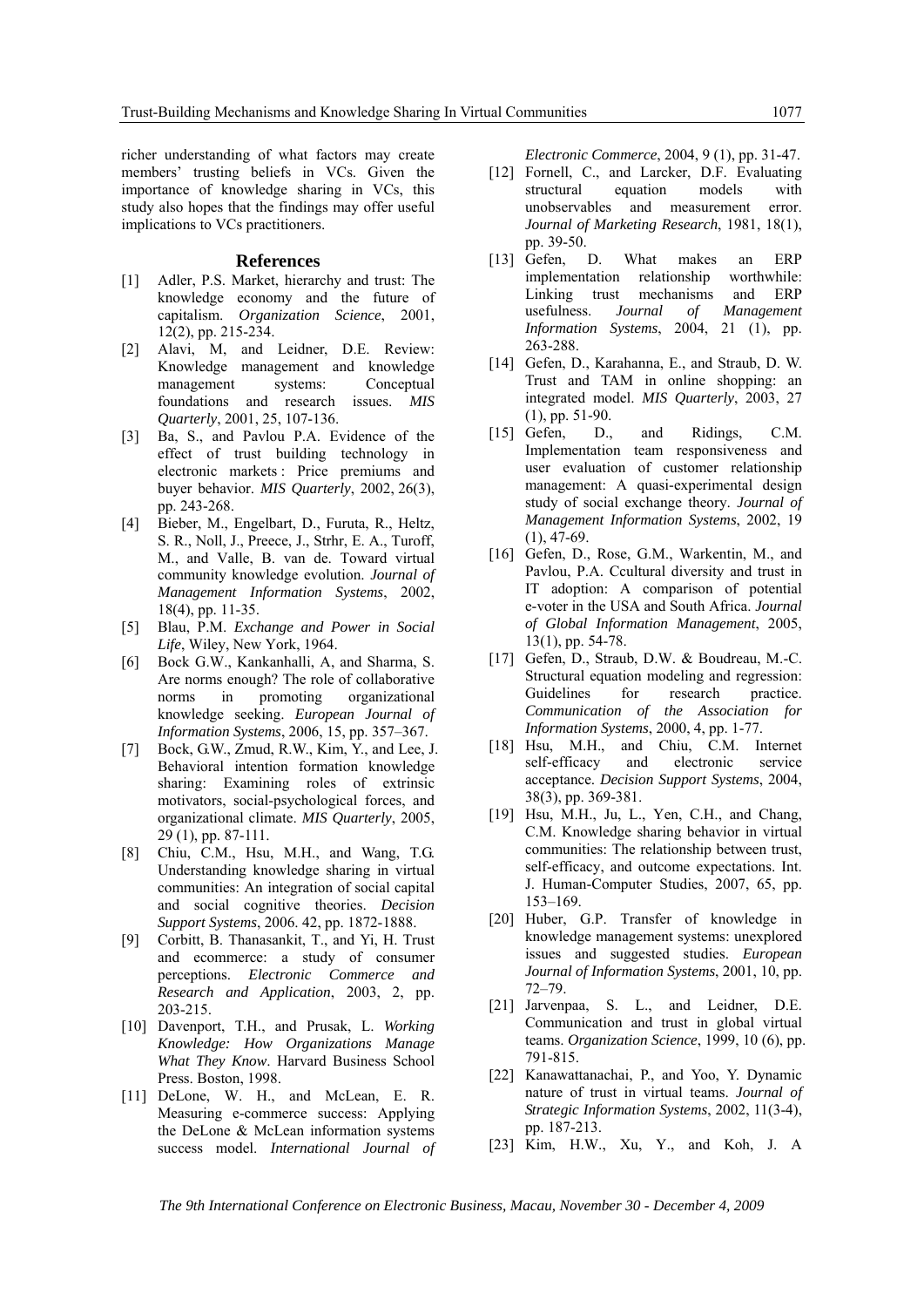comparison of online trust building factors between potential customers and repeat customers. *Journal of the Association for Information Systems*, 2004. 5 (10), pp. 392-420.

- [24] Koehn, K. The nature of and conditions for online trust. *Journal of Business Ethics*, 2003, 43, pp. 3-19.
- [25] Kulkarni, U.R., Ravindran, S., and Freeze, R. A knowledge management success model: Theoretical development and empirical validation. *Journal of Management Information Systems*, 2007, 23(3), pp. 309–347.
- [26] Liao, C., Palviab, P., and Lin,, H.N. The roles of habit and web site quality in e-commerce. *International Journal of Information Management*, 2006. 26, pp. 469–483.
- [27] Luo, X. Trust production and privacy concerns on the Internet: A framework based on relationship marketing and social exchange theory. *Industrial Marketing Management*, 2002, 31, pp. 111 – 118.
- [28] Luo, W., and Najdawi, M. Trust-building measures: a review of consumer health portals. *Communications of the ACM*, 2004, 47(1), pp. 109-113.
- [29] Ma, M., and Agarwal, R. Through a glass darkly: Information technology design, identity verification, and knowledge contribution in online communities. *Information Systems Research*, 2007, 18 (1), pp. 42-67.
- [30] Mayer, R.C., Davis, J.H., and Schoorman, F.D. An integrative model of organizational trust. *Academy of Management Review*, 1995, 20(3), pp. 709-734.
- [31] McEvily, B., Perrone, V., and Zaheer, A. Trust as an organization principle. *Organization Science*, 2003, 14(1), pp. 91-103.
- [32] McKnight, D.H., Choudhury, V., and Kacmar, C. Developing and validating trust measures for e-commerce: An integrative typology. *Information Systems Research*, 2002a, 13(3), pp. 334-359.
- [33] McKnight, D.H., Choudhury, V., Kacmar, C.,. The impact of initial consumer trust on intentions to transact with a web site: a trust building mode. Journal of Strategic Information Systems, 2002b, 11(3-4), pp. 297-323.
- [34] Osterloh, M., and Frey, B.S. Motivation, knowledge transfer, and organizational forms. *Organization Science*, 2000, 11, pp. 538-550.
- [35] Parasuraman, A., Zeithaml, V.A., and Berry, L. SERVQUAL: a multiple-item scale for

measuring customer perceptions of service quality. *Journal of Retailing*, 1988, 64(1), pp. 12-4.

- [36] Pavlou, P.A. Institution-based trust in interorganizational exchange relationships: the role of online B2B marketplaces on trust formation. *Journal of Strategic Information Systems*, 2002, 11, pp. 215-243.
- [37] Panteli N., and Sockalingam S. Trust and conflict within virtual inter-organizational alliances: A framework for facilitating knowledge sharing. Decision Support Systems, 2005, 39(4), pp. 599– 617.
- [38] Qureshi, I., Fang, Y., Ramsey, E., McCole, P., Ibbotson, P., and Compeau, D. Understanding online customer repurchasing intention and the mediating role of trust: An empirical investigation in two developed countries. *European Journal of Information Systems*, 2009, 18, pp. 205-222.
- [39] Ratnasingam, P. Trust in inter-organizational exchanges: A case study in business to business electronic commerce. *Decision Support Systems*, 2005, 39 (3), pp. 525-544.
- [40] Ridings, C.M., Gefen, D., and Arinze, B. Some antecedents and effects of trust in virtual communities. *Journal of Strategic Information Systems*, 2002, 11, pp. 271-295.
- [41] Ridings, C.M., Gefen, D., and Arinze, B. Psychological barriers: Lurker and poster motivation and behavior in online communities. *Communications of the Association for Information Systems*, 2006, 18, pp. 329-354.
- [42] Riegelsberger, J., Sasse, M.A., McCarthy, J.D. The mechanics of trust: A framework for research and design. *Int. J. Human-Computer Studies*, 2005, 62, pp. 759–781.
- [43] Rousseau, D.M., Sitkin, S.B., Burt, R.S., Camerer, C. Not so different after all: a cross-discipline view of trust. *Academy of Management Review*, 1998, 23(3), pp. 393-404.
- [44] Song, J., Zahedi, F.M. Trust in health infomediaries. *Decision Support Systems*, 2007, 43, pp. 390–407.
- [45] Tsai, W., Ghoshal, S. Social capital and value creation: the role of intrafirm networks. *Academy of Management Journal*, 1998. 41(4), pp. 464-476.
- [46] Wasko, M.M., Faraj, S. "It is what one does": why people participate and help others in electronic communities of practice. J*ournal of Strategic Information Systems*, 2000. 9(2-3), pp. 155-173.
- [47] Wasko, M.M., Faraj, S. Why should I share? Examining social capital and knowledge contribution in electronic networks of

*The 9th International Conference on Electronic Business, Macau, November 30 - December 4, 2009*